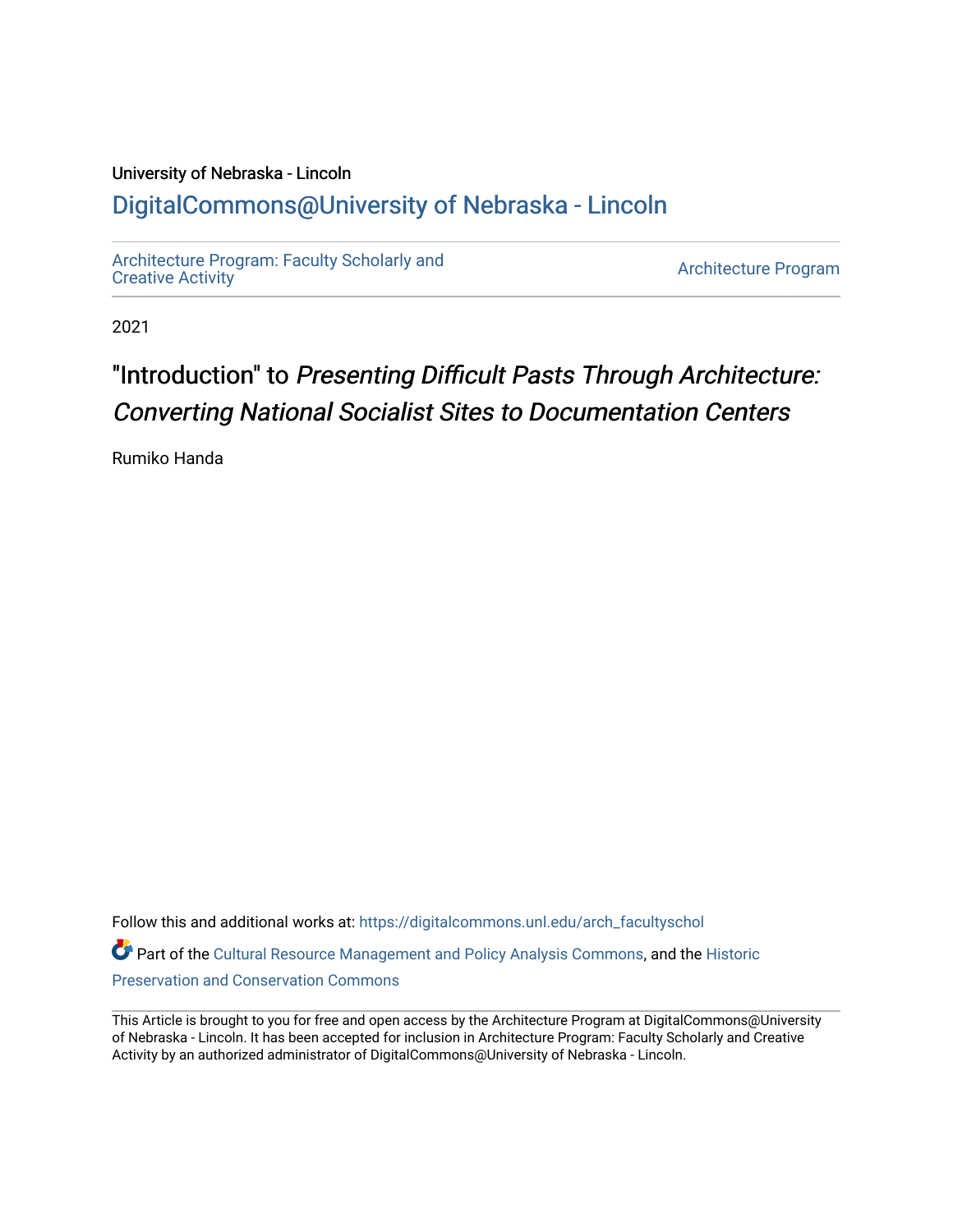

## Presenting Difficult Pasts Through Architecture: Converting National Socialist Sites to Documentation Centers

### Rumiko Handa

University of Nebraska-Lincoln

#### **Introduction**

This study deals with the question of how architectural design, when applied to historical places, can assist in bringing an extremely difficult – notable and troubling – past to the present in meaningful ways. In particular, it examines postwar architectural designs that converted National Socialist perpetrators' places into documentation centers on National Socialism whose explicit purpose is, above all, to present and discuss the community's involvement in the National Socialist ideology and actions.

Although the cases I have selected for close study vary stylistically and in many other ways, these centers have a number of common attributes that make the comparison valid. First and foremost, they not only exhibit the history of National Socialist operations but also deal specifically with the themes of the city's and its citizens' involvements in the movement and regime. Second, they are authentic sites, being located at historical places where National Socialist operations actually took place. Third, they were the perpetrators', as opposed to the victims', places. Fourth, they are in a city, which makes them part of everyday life for many. Because they shared these conditions, the selected centers faced the same set of challenges: how to make present the history of National Socialism and the community's involvement as its agents, corroborators, or bystanders in an authentic perpetrators'

- **From:** Rumiko Handa, *Presenting Difficult Pasts Through Architecture: Converting National Socialist Sites to Documentation Centers* (Routledge, 2021), pp. 1–9. <https://www.abc-clio.com/products/a6172c/>
- Copyright © 2021 Rumiko Handa. Used by permission.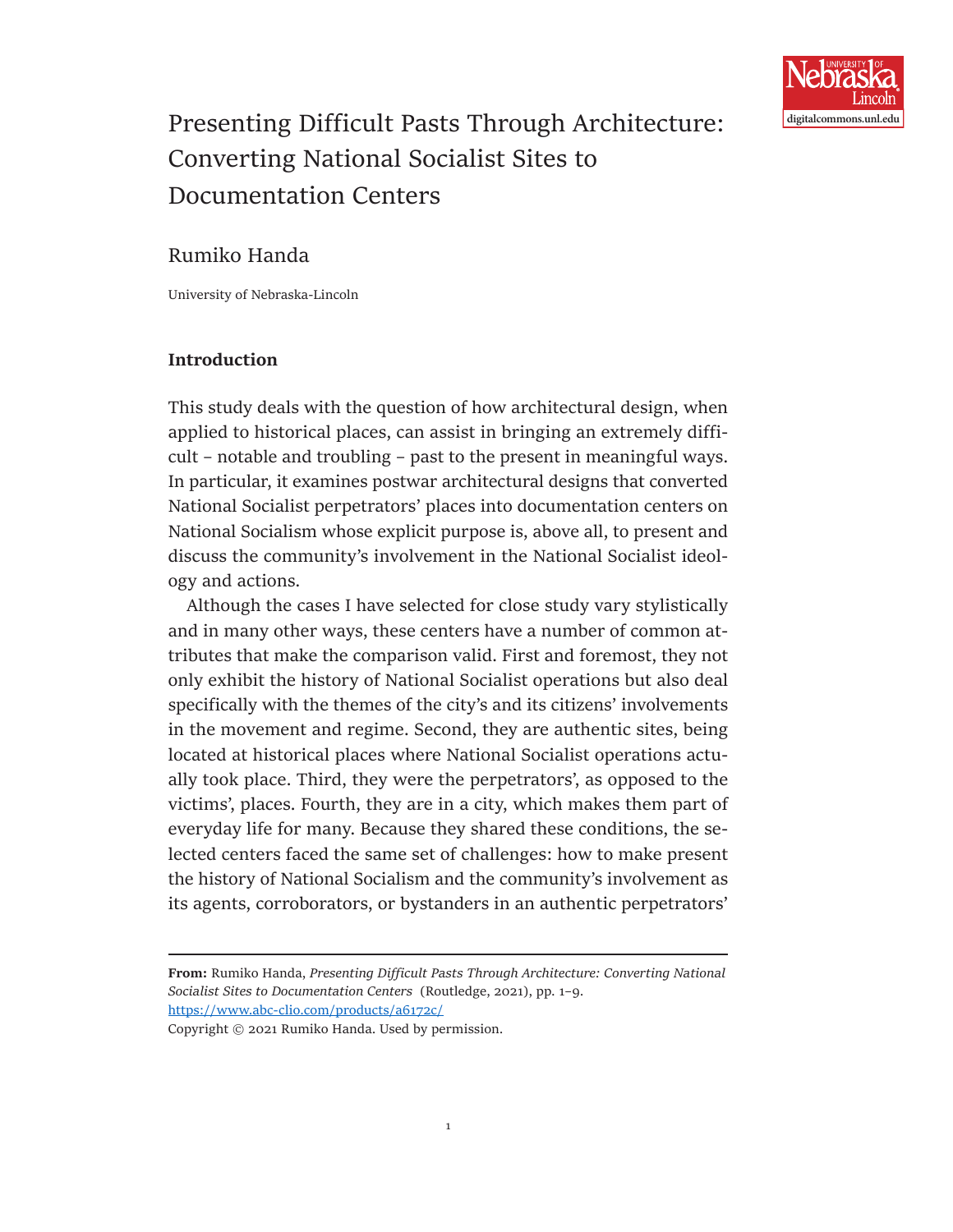place, where evil deeds were conceived, but in a place that also had a prior history of peace and is now part of people's everyday life.

In all of Germany, four centers exist, which satisfy all the criteria above. They are, in chronological order of their opening, in Cologne, Nuremberg, Berlin, and Munich. NS Documentation Center of the city of Cologne, opened on June 17, 1997, occupies the majority of the building that was used as the Gestapo regional headquarters, and features a permanent exhibition on the history of the city during the National Socialist regime.<sup>1</sup> The task of designing the conversion was commissioned to Peter Kulka, an architect and professor based in Cologne, and Gerd Fleichmann, a typography and exhibition designer. Later, in 2009–2010, Konstantin Pichler, who assisted Kulka in the 1997 design, collaborated again with Fleichmann to expand the space the center occupies in the building and installed a number of media stations throughout the exhibit. Documentation Center Nazi Party Rally Grounds in Nuremberg, opened on November 4, 2001, is housed in a portion of the building intended as a congress hall but which was still under construction at the end of the war, and allocates 1,300 m2 for the permanent exhibition, titled "Fascination and Terror," on the causes, connections, and consequences of the National Socialist tyranny.<sup>2</sup> The center building is the result of an international invitational competition held in 1998. Peter Kulka, mentioned above, was among those invited. The winner was Günther Domenig (d. 2012), an architect and professor from Graz, Austria. Gerhard Wallner from his office assisted Domenig in developing the design and supervising the construction. Topography of Terror Documentation Center, Berlin, which opened on May 6, 2010, occupies the majority of a large city block where a number of buildings that housed Gestapo and SS headquarters had stood but which were demolished after the war. It offers three distinct areas of exhibits: The first is inside the newly constructed center building, which holds a permanent exhibit titled "Topography of Terror: Gestapo, SS and Reich Security Main Office on Wilhelm- and Prinz- Albrecht-Straße," as well as a changing exhibit;<sup>3</sup> the second is the exterior gallery in the excavated area along the frontal street; and the third is composed of 15 stations scattered throughout the site and threaded by the route of a self- guided tour, titled "Topography of Terror," which covers the history of each historical building whose physical remains are visible.<sup>4</sup> The center design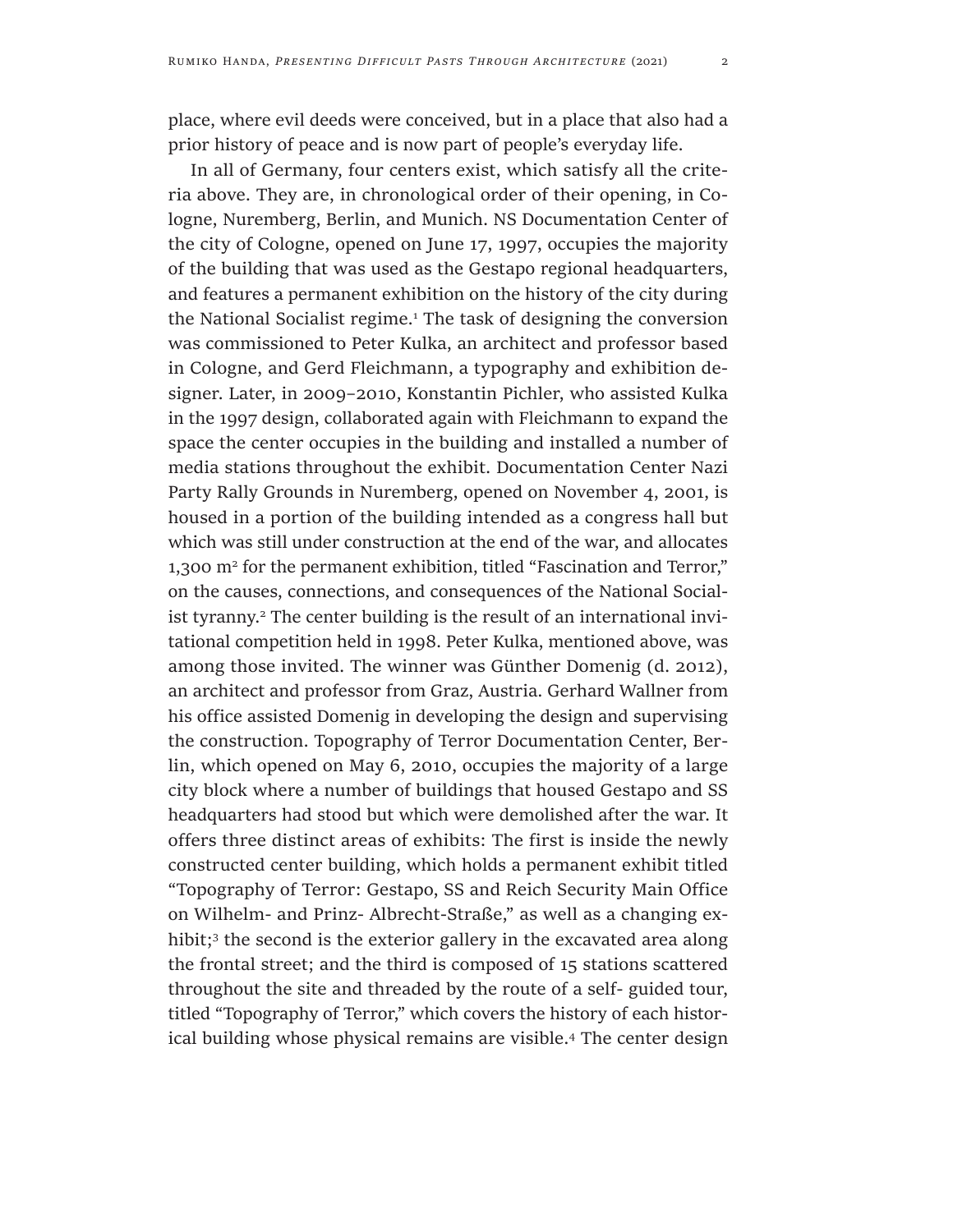was won in an open international two- stage competition whose result was announced in January 2006. The winner was the team of Ursula Wilms, an architect associated with the Heinle Wischer und Partner in Berlin, and Heinz W. Hallmann, a landscape architect and professor from Aachen.5 And NS Documentation Center Munich, which opened on May 1, 2015, is a brand-new building on the former site of the socalled Brown House that housed Hitler's office at one time. It devotes 1,000 m2 to the permanent exhibition, titled "Munich and National Socialism," which examines the topics of the origins and rise of National Socialism in Munich, the special role of the city in the terror system of the dictatorship, and the difficult process of coming to terms with the past since  $1945$ .<sup>6</sup> The center is housed in a building designed by Büro Georg Scheel Wetzel Architekten, based in Berlin, who won the two- stage open international competition in 2009.

Before we go any further, I need to explain what I mean by "National Socialist perpetrators' places" that were converted to "documentation centers on National Socialism." And to do so, we need, first, to distinguish them from those places that deal with the history of National Socialism and the Holocaust, but which are located in a site that did not host the operations of the Third Reich. Examples of the latter include internationally renowned institutions, such as the Jewish Museum designed by Daniel Libeskind and the Memorial to the Murdered Jews of Europe by Peter Eisenman, both in Berlin, and, outside Germany, the United States Holocaust Memorial Museum by James Ingo Freed, of Pei Cobb Freed & Partners. The distinction between the two groups is important as it helps to highlight some significant opportunities and challenges that these four documentation centers have in common. The authentic location has the potential of making the content of the exhibit more immediate to the visitor, which becomes both an opportunity and a challenge to the architects and designers to generate a design that bridges the difficult past and the present that critically examines that past.

Second, "perpetrators' places" present a set of opportunities and challenges different from those that "victims' places" do. Here, victims' places would include concentration camps or forced labor camps, while perpetrators' sites are "places where the crimes were conceived but not necessarily perpetrated."7 The distinction between these two groups may seem insignificant, if not fairly obscure, at first.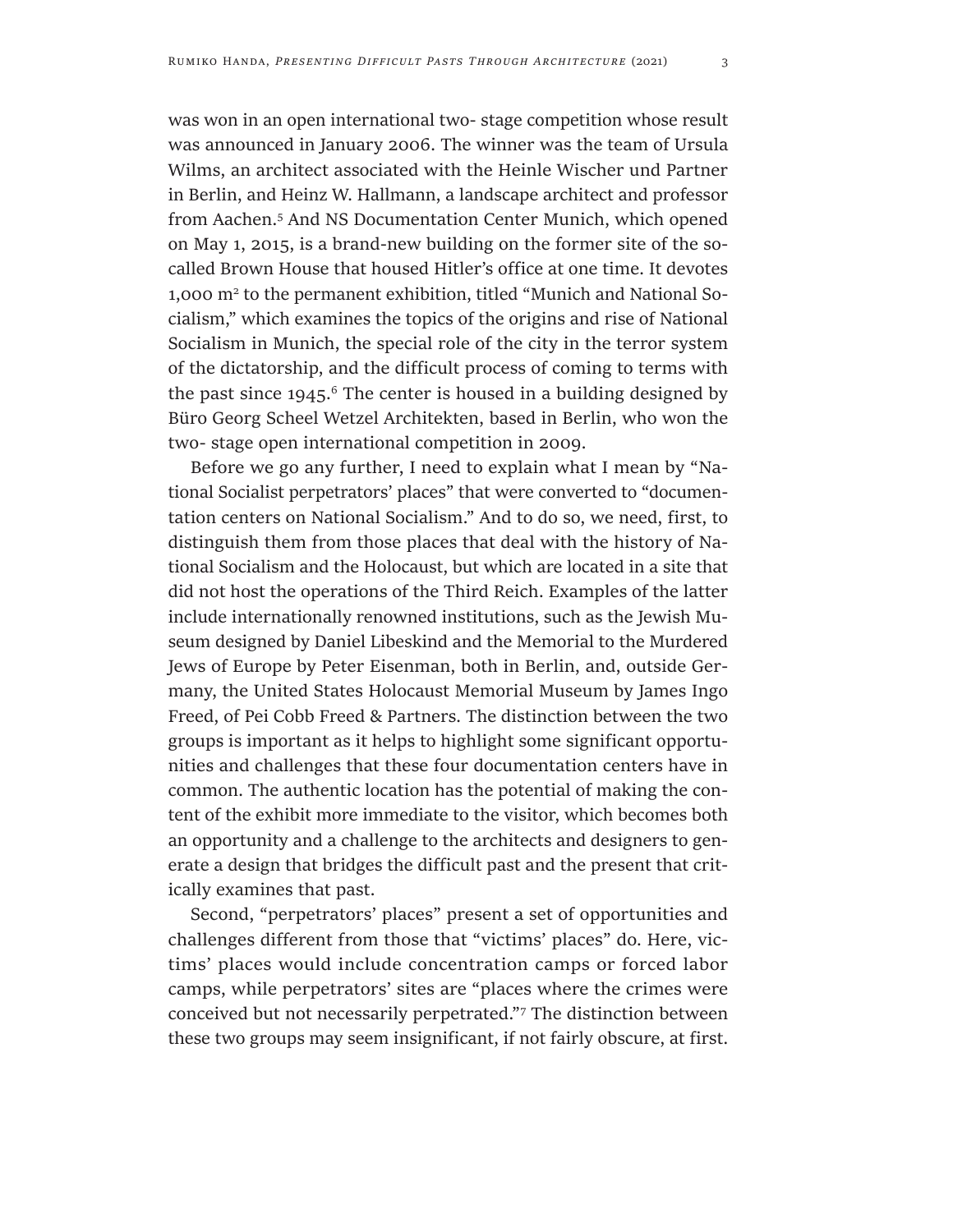Perpetration was committed also in victims' places, and victims were consequences of perpetrators' operations, even if the former did not occupy the latter's offices. However, the distinction between the two, *Täterorte* and *Opferorte* in German, is important in the context of postwar German memory culture and politics as special difficulties and challenges have existed in memorializing the perpetrators' places. Winfried Nerdinger, a well-known and respected architectural historian and the inaugural director of the NS Documentation Center Munich at the time of its opening, articulated the concepts, and drew attention to the distinction.<sup>8</sup>

In the postwar history of memory culture in Germany, it generally is the case that the commemoration of victims and resistances came a long time before people began turning the perpetrators' buildings into memorial sites. This is understandable. At victims' places, the visitors' focus is first and foremost on the victims, and the reflections on the perpetrators come as a result. Take, for example, the former Bergen Belsen concentration camp, which now functions as a memorial site. The exhibition focuses on how the victims were treated, the grounds provide a number of memorials for specific individuals or groups of people, and the whole site is a somber place of contemplation. In comparison, at perpetrators' places, we not only are reminded of the genocide as we are at a victims' place but also must put ourselves in the shoes of perpetrators in the context of National Socialism and the Holocaust and perhaps reflect on how we are to refrain from turning into perpetrators ourselves in any settings. Additionally, each city and its citizens likely are associated with perpetrators, or at least with corroborators or bystanders. This is an extremely difficult experience, while the recalling of an experience in which one was the victim is also extremely painful but in a different way. It therefore is understandable, if not defensible, that the commemoration of *Täterorte* generally came later than the memorialization of *Opferorte* in Germany. But at the same time, it is highly meaningful to offer *Täterorte* as a lesson for the future. At *Täterorte*, it is especially important to present the critical stance of the present-day society.

The small number of these centers and the relatively (and in some cases, extremely) recent dates at which they opened demonstrate how difficult and complex German *Vergangenheitsbewältigung*, coping with or dealing with the past, has been. Willful forgetfulness,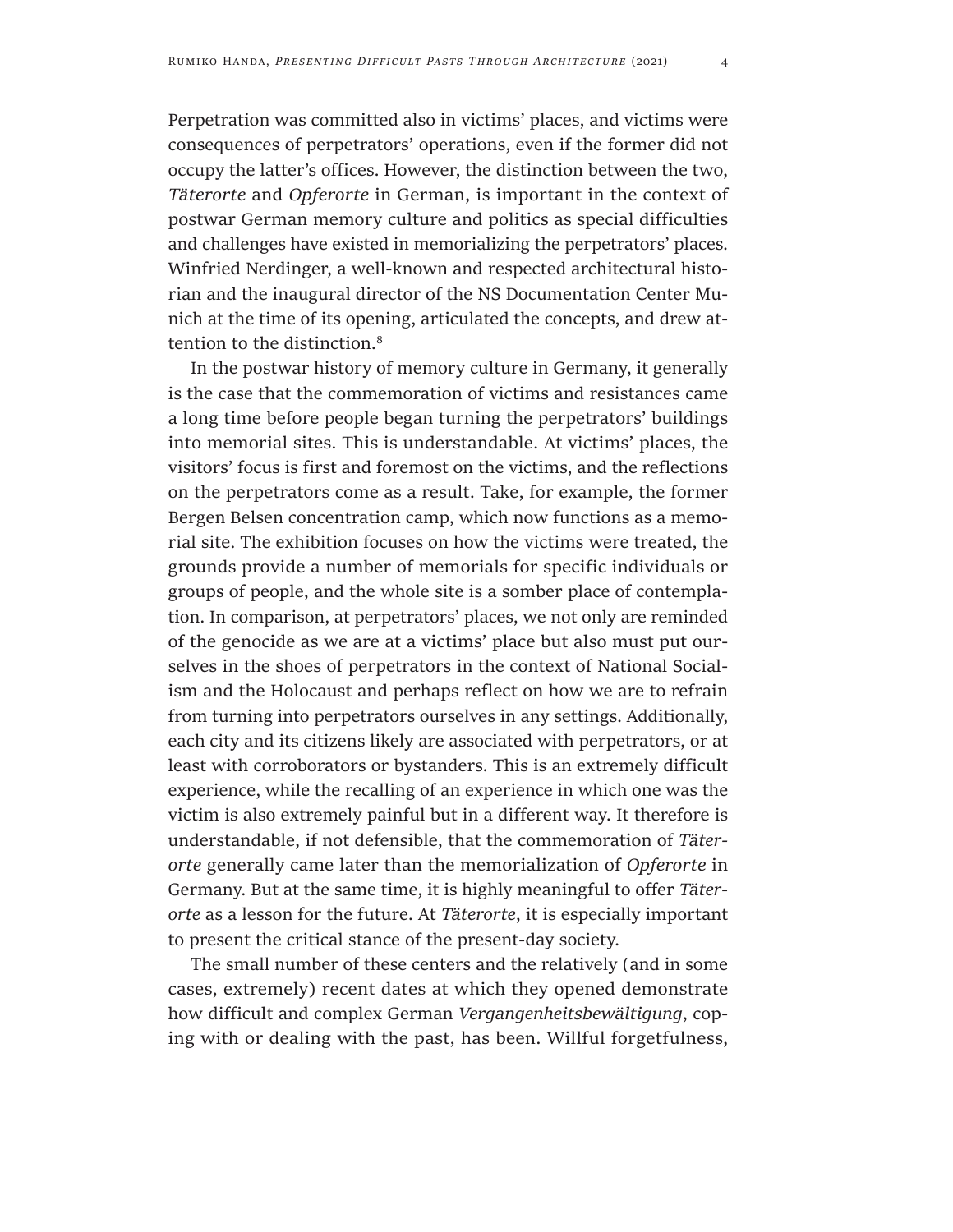self-victimization, and fear that preserving perpetrator sites as historical relics inadvertently would promote neo- Nazi sentiments predominated. As a result, many perpetrator buildings that were not destroyed by Allied bombing were demolished or converted for mundane purposes after the war. And at those that were converted to other purposes, clear and overt identification of the National Socialist–era usage of the building is not commonplace.

While the four documentation centers shared the above challenges and opportunities, their responses varied depending on different factors. These cities had played different roles in the National Socialist regime. The pre- and postwar histories of the four sites also are different. Germany's postwar memory culture and politics as well as the ways German communities dealt with the past shifted in time. Experience with designing such sites also accumulated through time. The four buildings present varied conditions as places of memory. In two cases (Berlin and Munich), the building already had existed on the site while the third (Cologne) was under construction as a private citizen's residential and commercial property when the National Socialists adopted it for their purpose, and the fourth (Nuremberg) was designed anew by them. In three cases (Cologne, Berlin, and Munich), the building was fully in use by the National Socialists, while in the third (Nuremberg), it was still under construction. In two cases (Berlin and Munich), the historical buildings, heavily damaged by the Allied air raids, were destroyed after the war, while in the two other cases (Cologne and Nuremberg), they survived fairly unscathed and were used for new, mundane purposes. And finally, in two cases (Berlin and Munich) a completely new building was constructed on the site, while in one case (Cologne) the interior of the historical building was altered to house the center with the exterior fairly unchanged, and in the fourth case (Nuremberg) the old and the new are presented simultaneously.

Next, what do I mean for an architectural design, when applied to historical places, to assist in presenting an extremely difficult past in meaningful ways? As a matter of fact, some would say that, while historical places have a way of referring to the past, what helps them do so is something other than the architectural design whose task simply is to convert them into documentation centers. Winfried Nerdinger stated that, while there is no denying that "the stone turned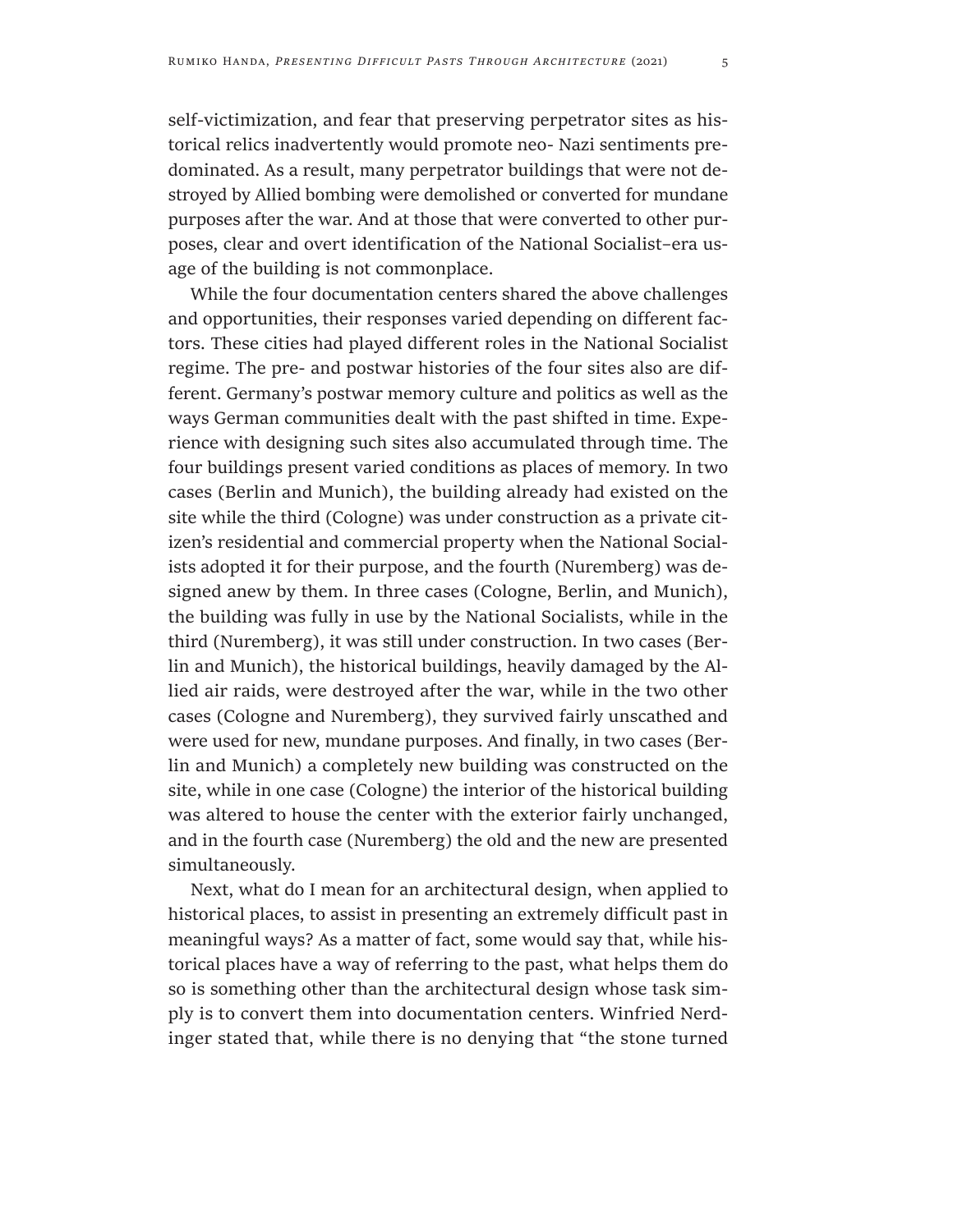into history" ("Stein gewordenen Geschichte") is the "strongest form of visual memory" ("die stärkste Form der optischen Erinnerung"), it "must, however, be made intelligible by appropriate instructions" ("allerdings durch entsprechende Hinweise ablesbar gemacht werden muß"). The statement appeared in his 1988 piece titled "Umgang mit NS Architektur – Das schlechte Beispiel München" ("Dealing with NS architecture – The bad example of Munich"), which then was further developed and presented, under the title "Umgang mit den Spuren der NS- Vergangenheit – Indizien zu einer Geschichte der Verdrängung und zum Ende der Trauerarbeit" ("Dealing with the traces of the Nazi past – evidence of a history of repression and the end of mourning work"), at the Karl Hoper Symposium, held at the Hochschule der Künste Berlin on November 12–17, 1990. He stated:9

Aber die stärkste Form der optischen Erinnerung in einer Stadt an ein geschichtliches Ereignis ist die ständige Konfrontation der Öffentlichkeit mit der Stein gewordenen Geschichte, mit der Architektur einer Epoche, die allerdings durch entsprechende Hinweise auch für die Nachgeborenen ablesbar gemacht werden muß.10

(But the strongest form of visual memory in a city of a historical event is the constant confrontation of the public with the history of stone, with the architecture of an epoch, which, however, must be made intelligible to the subsequent generations by appropriate references.)

Making the "the stone turned into history" "intelligible" is, then, is the way to accomplish the challenging task of, on the one hand denying the National Socialist propaganda the building carried and, on the other, promoting critical reflection on the history. The question should be asked: How do we provide the "appropriate instructions"? Nerdinger answered this question elsewhere:

*Saxa loquuntur* – die Steine sprechen, diese römische Sentenz sollte ergänzt werden, denn sie sprechen nur zu dem, der ihre Geschichte kennt. Zu den Aufgaben eines Architekturhistorikers zählt es, Bauten zum Sprechen zu bringen,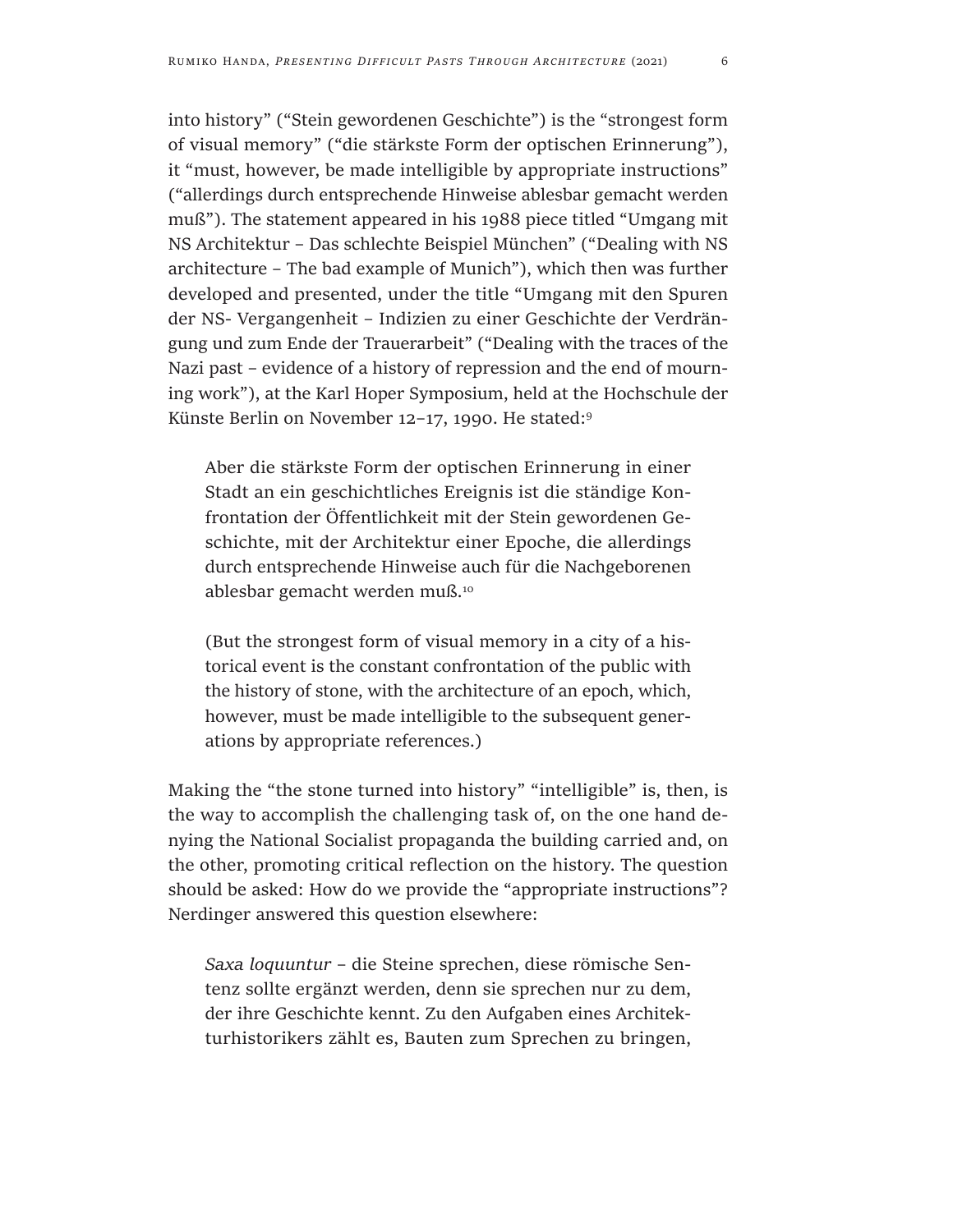damit sie ihre Geschichte erzählen und helfen, historische Zusammenhänge zu verstehen. Wenn Gebäude, Plätze oder Städte in einen Dialog mit dem Betrachter treten, vermögen sie, als authentische Zeugen historische Erinnerung zu bewahren oder zu erzeugen. Architektur gibt der Erinnerung einen Ort und verankert sie damit stärker als Schrift oder Wort im Gedächtnis von Individuen und Völkern: …<sup>11</sup>

(*Saxa loquuntur* – the stones speak, this Roman sentence should be supplemented, because they only speak to the one who knows their story. One of the tasks of an architectural historian is to make buildings speak so they can tell their stories and help [the audience] understand historical contexts. When buildings, squares, or cities enter into a dialogue with the viewer, they are able, as authentic witnesses, to preserve or create historical memory. Architecture gives memory a place and thus anchors it more than writing or word in the memory of individuals and peoples. …)

As Nerdinger suggested, the task of making readable the history of a place typically is assigned to historians, and, in the case of history museums, to the exhibits, and not to architectural designs that are applied to historical buildings. Instead, people, including the architects themselves, expect architectural designs to fulfill the role of providing a container to hold the exhibit or of supplying a visual attraction that draws people to the exhibits. While I do not take lightly the roles of exhibits, I believe architectural design has much to offer in assisting in presenting the past in meaningful ways. This study will demonstrate this position by observing the four documentation center designs and analyzing the effects of certain aspects of these designs, some of which may have been intended by architects and designers and others have not.

In the above context, it is important to consider the possibilities of presenting the past not in any ways but in meaningful ways. As will be discussed in Chapter 3, when Hitler desired to emulate Roman architecture with his own buildings, he was seeing the ruined Roman buildings presenting the empire's power and reach even nearly two thousand years later. It would be greatly problematic if the contemporary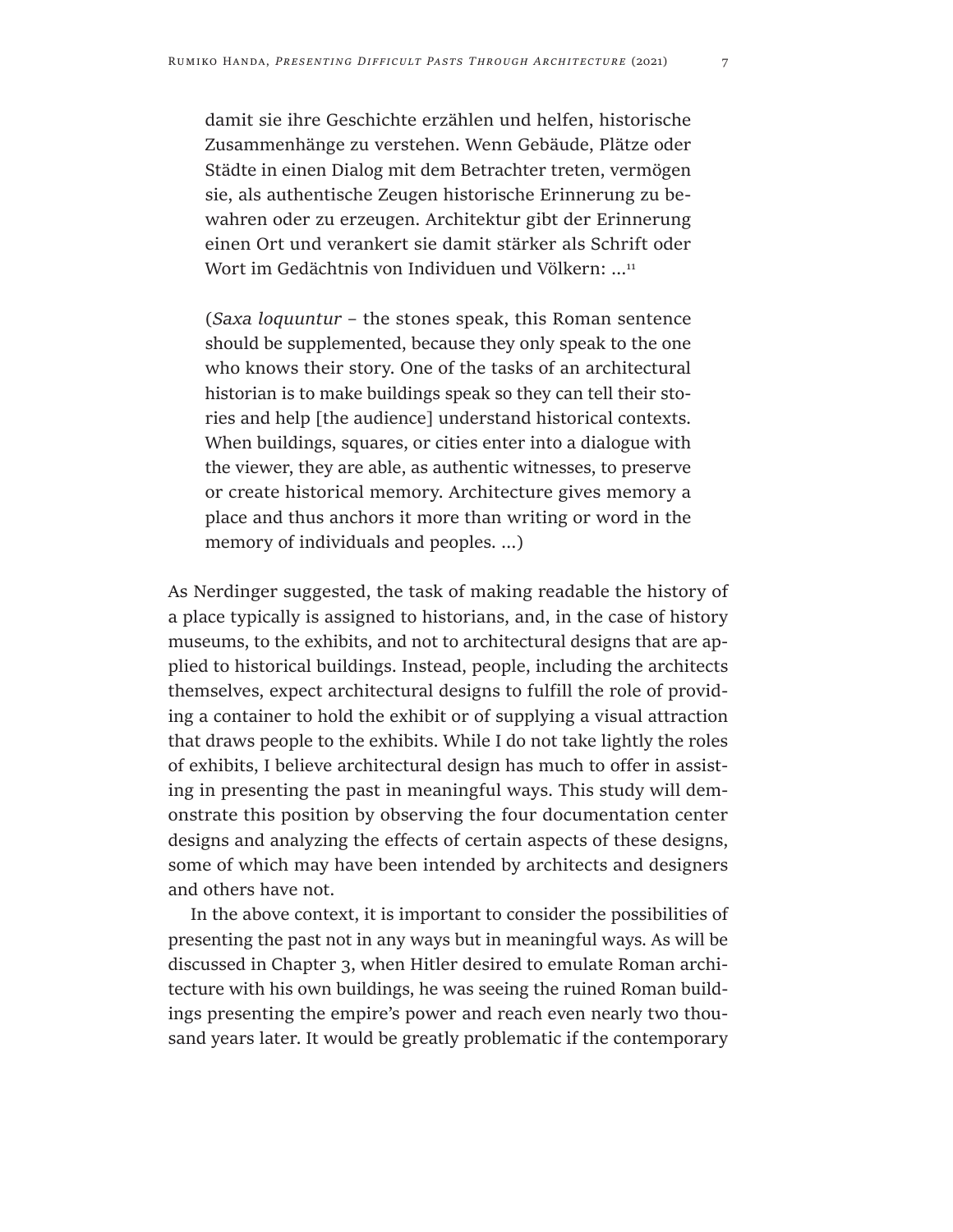population – visitors or inhabitants – saw National Socialist buildings and saw, just as Hitler desired, their power and reach. In this sense, the strategy that the community adopted toward many National Socialist buildings, namely, normalization, that is, making the meanings of those buildings banal by giving them a mundane usage, did make sense. However, when it came to using the perpetrator places for documentation centers, we may want to use these places to their fullest extent. The question therefore is how, if at all, architectural design can help them present not only the past but also the contemporary stances against the past.

The book is divided into eight chapters. Chapter 1 will focus on the postwar treatments of physical environment. In order to provide a context within which to situate the four building projects of the documentation centers, I will discuss two small groups of cases, selecting them from the four cities in which these centers in question are located, namely, Cologne, Nuremberg, Berlin, and Munich. And the two groups are: first, National Socialist *Täterorte*, to discuss denazification and normalization; and second, buildings that were not used for National Socialist operations but were damaged during the war and required substantial rebuilding, to discuss the various design strategies of rebuilding.

Chapter 2 will outline the history of each documentation center site. While they share many similarities, especially on the conceptual level, the particulars are of course different, which will be important when we try to identify and examine notable design strategies that have been effective in assisting in meaningful presentation of the past. For each site, I will illustrate each place's situations before, during, and after the Third Reich. The regime adopted preexisting buildings to their purposes in Berlin and Munich, took over a building still under construction in Cologne, and designed a new building in Nuremberg. The buildings in Berlin and Munich were damaged during the war and, although they were not irrecoverable, were torn down. A citizen's movement demanded excavation, and some remaining underground structures were unearthed in Berlin. In Cologne and Nuremberg, the buildings survived the war fairly unscathed, and subsequently were adopted to new mundane purposes before the documentation center projects.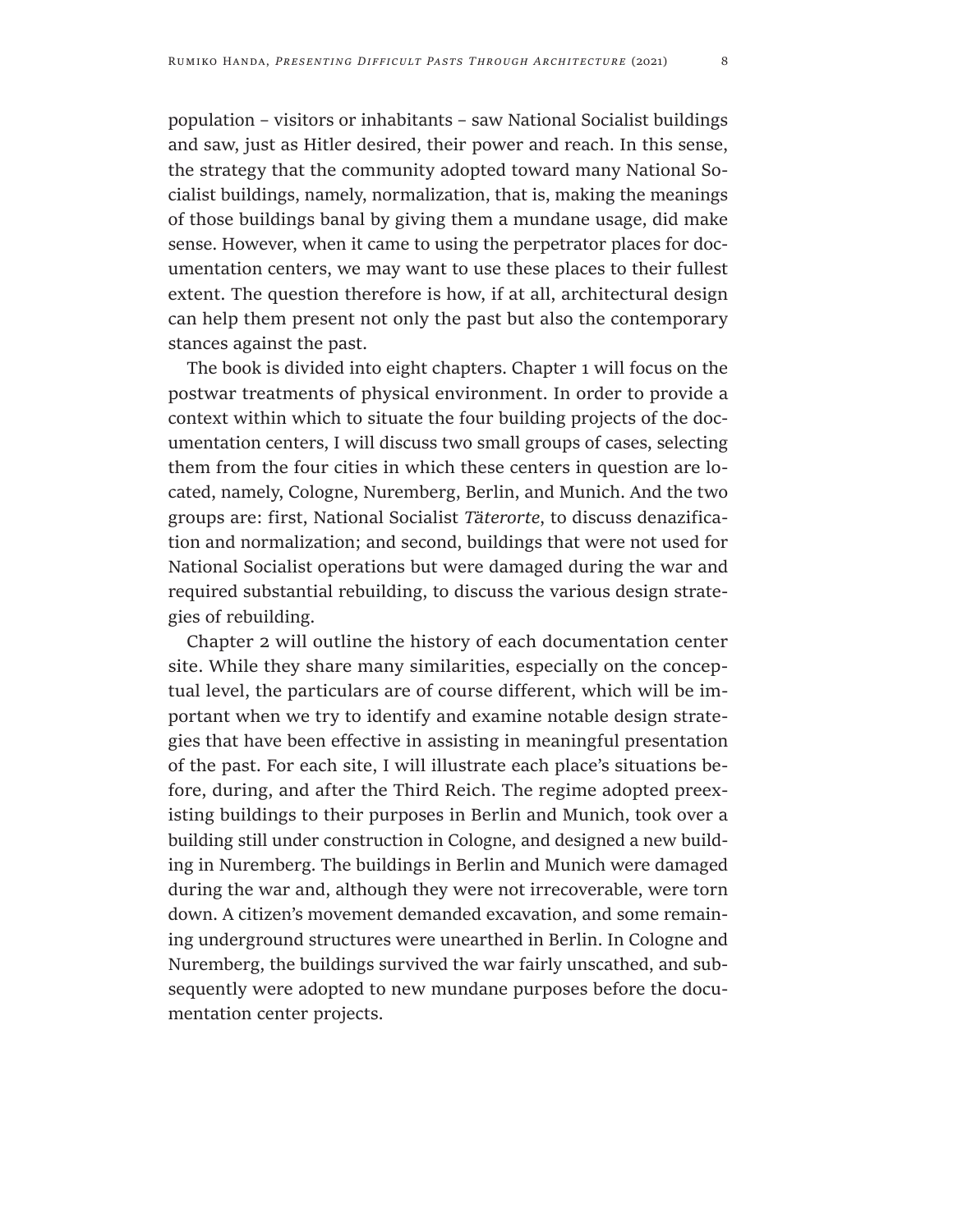Complex issues surround the question of how, if at all, the architectural design converting historical *Täterorte* into documentation centers on National Socialism can contribute toward the meaningful presentation of the past. The issues have to do with what we expect from today's architectural design in general as well as what roles architecture played in the National Socialist era in particular, which resonate in historical buildings. Chapter 3 will review the expectations toward historical buildings as well as toward architectural design, and in particular, Hitler's view of architecture, which inevitably accompanies historical perpetrator buildings, and the resistance to architectural design that seems to be laden with the architect- artist's selfexpression as it was exemplified in the criticism against the winning scheme by Peter Zumthor for the 1993 competition for the Topography of Terror documentation center in Berlin.

Chapter 4 presents the intellectual frameworks which will be used in Chapters 5–8 so that we will have a systematic understanding of various mechanisms that are at work when architectural designs assist in presenting the past in meaningful ways. The framework has been developed by looking at architectural design from the points of view of representation (a piece of architecture as an artifact that represents ideas) and interpretation (the viewers take certain meanings out of their experiences), and in reference to philosophical works in semiotics and hermeneutics, particularly those of Charles Sanders Peirce and Hans Georg Gadamer. My framework identifies four distinct mechanisms: First, a building may refer to the time of its origin by way of its *formal characteristics*. Second, a building may recall an otherwise neglected past by bearing *physical traces*. Third, a building may commemorate a particular event or individual by being *designated* to do so. Fourth, as a *memento*, a building is a reminder of a past simply because an event took place there, even when there is no deliberate designation, formal characteristics, or material trace.

For the consideration of architectural designs taking advantage of the historical building's formal characteristics, in Chapter 5, I will observe a number of strategies at work on the site. They are: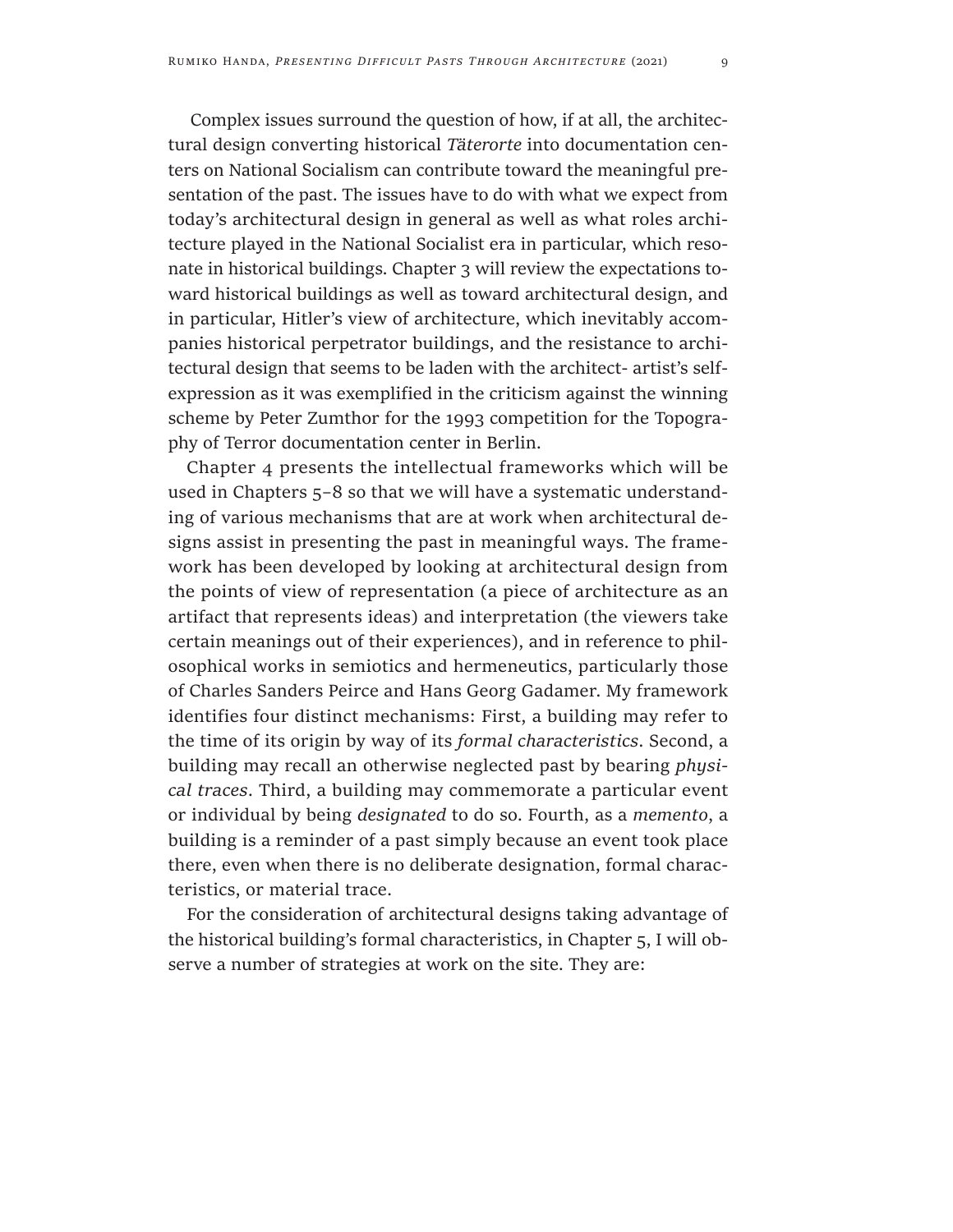- 1. physically isolating the National Socialist–era building from the postwar additions;
- 2. contrasting between the new and the old by way of form, including style, geometry, and materials; and
- 3. creating a place from which to view the historical.

In discussing what physical traces were left on the historical building or place and how architectural design can incorporate them as a reminder of the past, in Chapter 6, I have classified those actions by their agents. They are:

- 1. the National Socialist regime during 1933– 1945, who constructed and/ or used the building;
- 2. the Allied forces, who damaged and/ or used the building during the war or postwar occupation;
- 3. the postwar German communities, who used, altered, or even destroyed the building; and
- 4. the architect, who converted the place into a documentation center.

We can observe how each architectural design harnessed some of the above, depending mostly on the availability at their site.

Chapter 7 expands the possibilities of buildings' presentation of the past by way of designation. While "to be designated" means to be given "a specified status or name," the documentation centers' designation requires an additional layer, that is, one that acknowledges the places' pasts. We will observe how the designation both about the present and the past is physically pronounced at the documentation centers, on the immediate front of the building, to the street, and beyond. Granted, architects may not take the design of such pronouncements – signposts, poster cases, and so on – as a significant part of their contributions, or these tasks may not be included in their scope of work. And when it comes to the question of naming the institution, it often is the case that community leaders or stakeholders are in charge of that decision. However, by examining the variety of pronouncements and their effectiveness, this chapter tries to draw the attention of architects and their design collaborators to what they could do to enhance their design work in this area.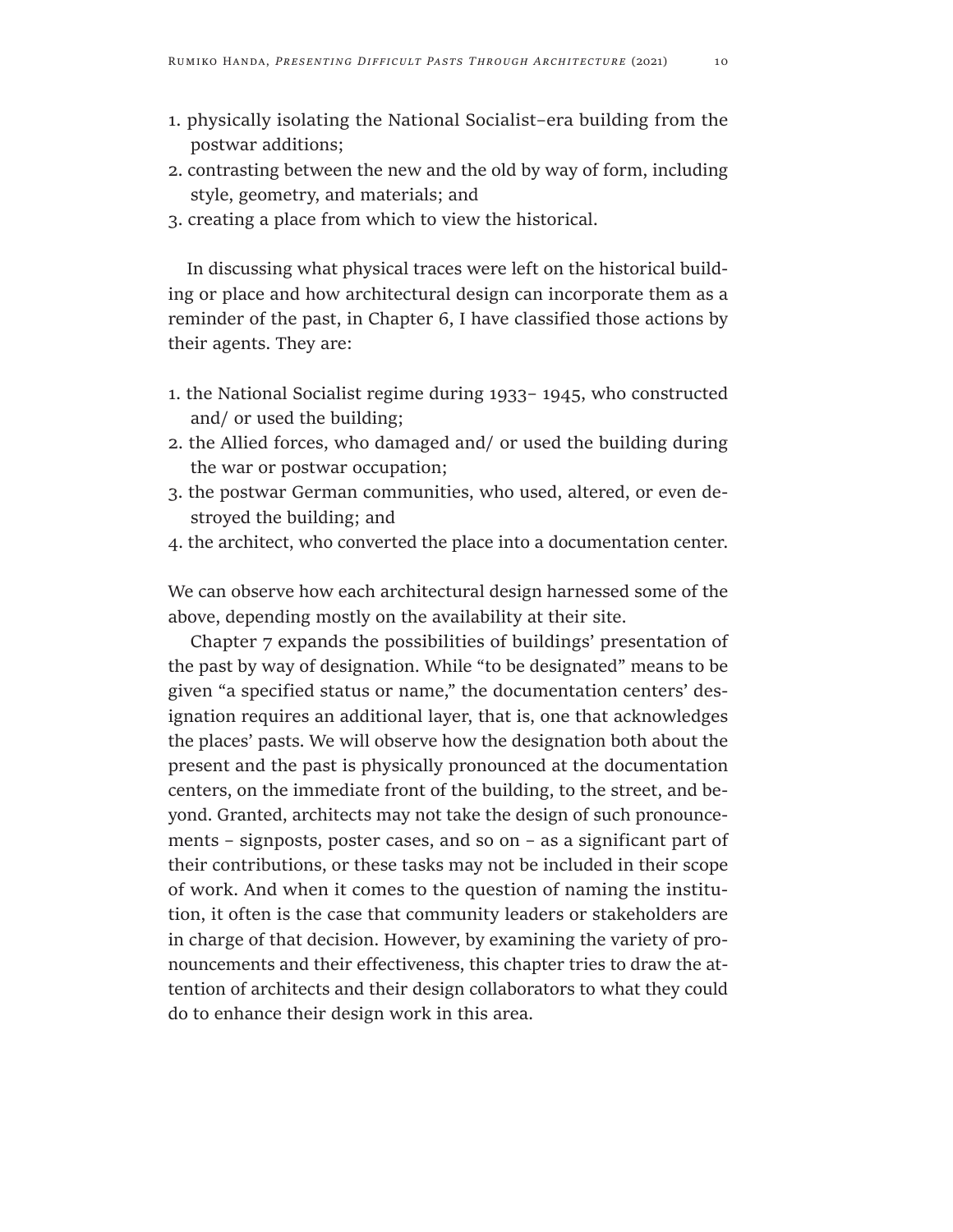Expanding the concept of memento, which requires the person to have personally experienced the past being recalled, to quasi- memento, especially for the younger generations and the international audience, Chapter 8 will discuss how the physical environment allows the visitor to gain memento- like experiences, that is, to put themselves in the shoes of those who actually experienced the past events. Some of this is accomplished by the exhibitions, but there are instances in which architectural designs do so on their own or by enhancing the exhibitions. Highlighted strategies include:

- 1. incorporation of oral history;
- 2. large-scale photographs that are as big as the architectural space allows;
- 3. incorporation of the spatial experiences that could have happened in the past into the current exhibition route; and
- 4. creation of new spatial experiences that put the visitor at unease.

When I began working on this topic, the typical question I received from the audience at conferences in the United States, Canada, or Japan, was why I had become interested in it. I am neither a Jew nor a German. The question therefore has implications, which I need to address here. That is, what credentials I could possibly bring to the topic when I am an outsider? I fully admit that the lack of cultural background certainly is a disadvantage, and I apologize in advance if any part of my assumptions or summations are out of place or even erroneous from a cultural point of view. However, that same lack of background may allow me to cast a fresh eye on the topic. At the very least, my considerations could possibly represent the centers' international audience.

With my last book, *Allure of the Incomplete, Imperfect, and Impermanent: Designing and Appreciating Architecture as Culture (2015),* I argued that it is a fallacy that a piece of architecture is complete when construction is finished, and advised that the architects, when designing a building, should take into consideration the afterlife of their buildings. I offer this point of view to the designs of documentation centers, which inevitably had to take into consideration the afterlife of the National Socialist buildings and places.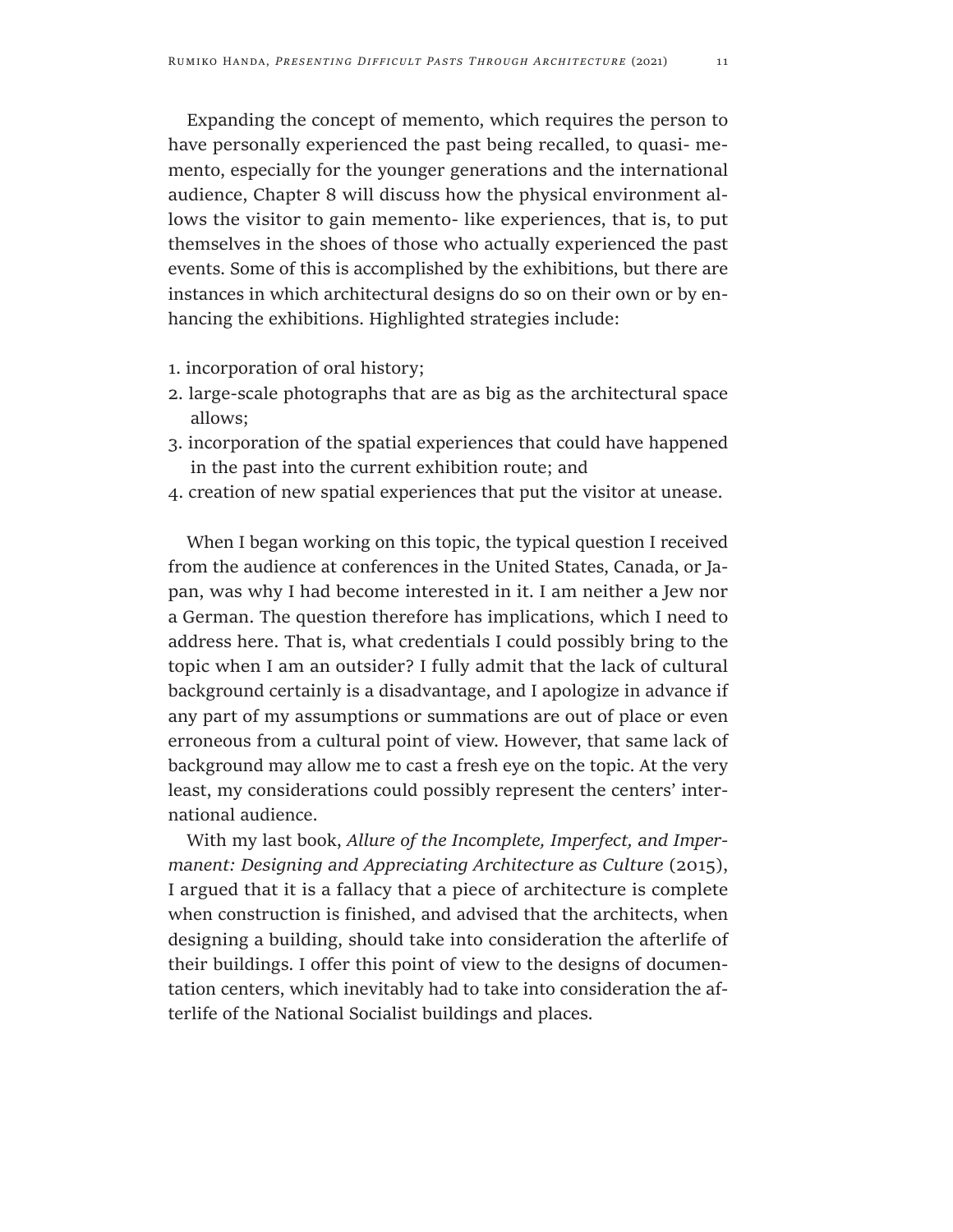Lastly, I need to mention that this study employs careful on- site observations of the buildings as well as of the visitors including myself, supplemented by a study of documents, both published and unpublished, and both in text and image. This work should not be taken as a report on the center architect's design intentions but rather, as a search for architectural design's potential contribution to the meaning of life.

#### **Notes**

- 1 Barbara Becker-Jákli and NS-Dokumentationszentrum (Historisches Archiv der Stadt Köln), *Cologne during National Socialism: A Short Guide through the EL-DE House* (Köln: NS Documentation Centre of the City of Cologne: Emons, 2011). See also the Center's official website for 360- degree tour, information about the building's history, permanent and temporary exhibits, and more at <https://museenkoeln.de/ns-dokumentationszentrum/default.aspx?s=314>. The website also includes the information about the Gestapo prison memorial, located in the building's basement, which had been used as a Gestapo prison during the Third Reich, and was opened for the public as a memorial since December 4, 1981.
- 2 Hans-Christian Täubrich et al., *Fascination and Terror: Documentation Centre Party Rally Grounds: The Exhibition* (Nürnberg: Museen der Stadt Nürnberg, 2001).
- 3 Andreas Nachama, *Topography of Terror Gestapo, SS and Reich Security Main Office on Wilhelm- and Prinz-Albrecht-Strasse* (Berlin: Stiftung Topographie des Terrors, 2010).
- 4 Erika Bucholtz et al., *Site Tour "Topography of Terror" History of the Site*, 2016.
- 5 Erika Bucholtz et al., *Realisierungswettbewerb Topographie des Terrors, Berlin: 309 Entwürfe – Katalog zur Ausstellung der Wettbewerbsarbeiten* (Berlin: Bundesamt für Bauwesen und Raumordnung: Stiftung Topographie des Terrors, 2006).
- 6 Winfried Nerdinger, *Erinnerung gegründet auf Wissen / Remembrance Based on Knowledge. Das NS-Dokumentationszentrum München / The Munich Documentation Centre for the History of National Socialism* (Berlin: Metropol Verlag, 2018). See also NS-Dokumentationszentrum München et al., *Munich and National Socialism: Catalogue of the Munich Documentation Centre for the History of National Socialism* (München: Beck, 2015).
- 7 Timothy W. Ryback and Florian M. Beierl, "Opinion | A Damnation of Memory." *The New York Times*, February 12, 2010, sec. Opinion, [https://www.nytimes.](https://www.nytimes.com/2010/02/13/opinion/13iht-edryback.html) [com/2010/02/13/opinion/13iht-edryback.html](https://www.nytimes.com/2010/02/13/opinion/13iht-edryback.html)